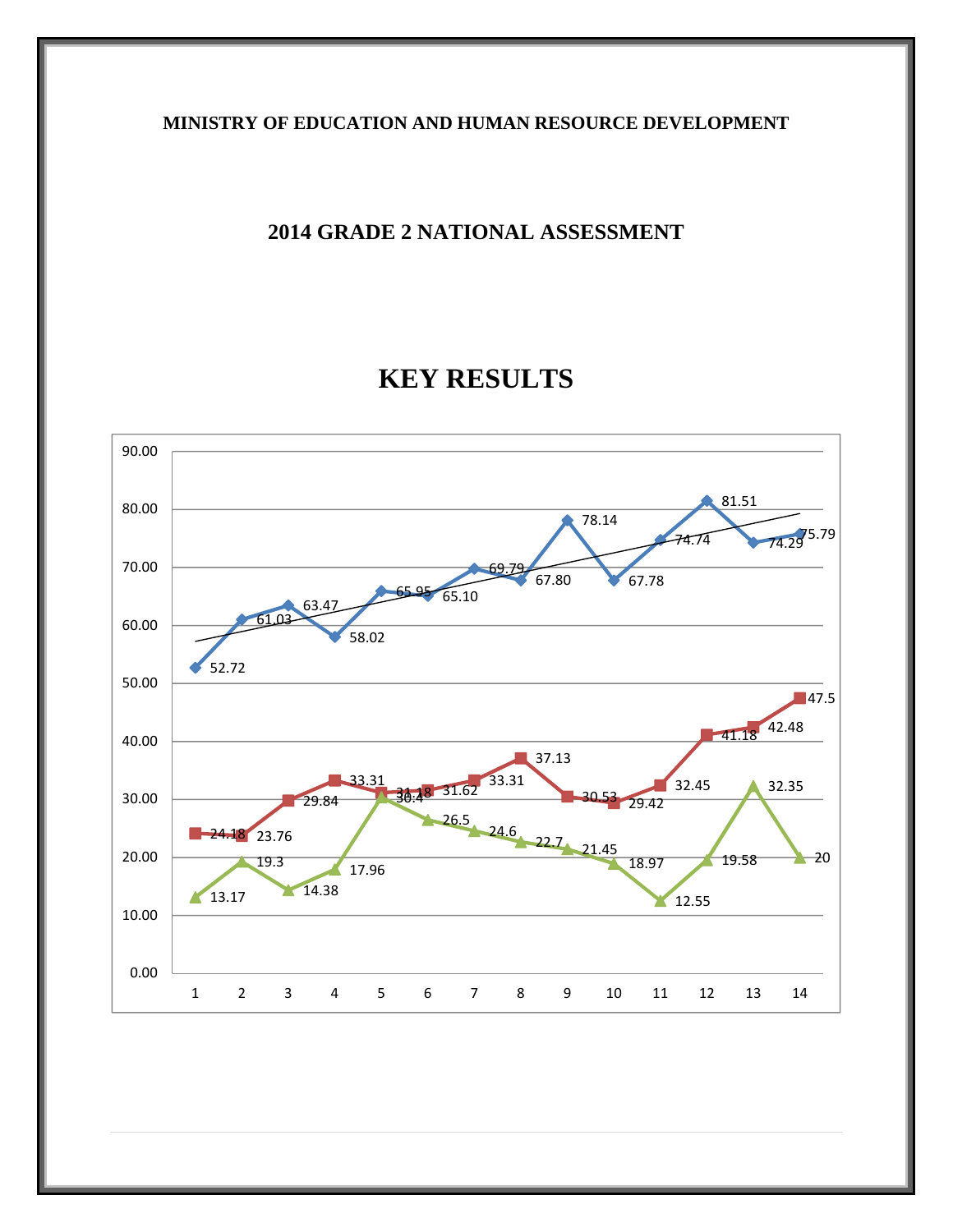## **KEY RESULTS OF THE 2012 GRADE 2 NATIONAL ASSESSMENT**

#### **Overview:**

**The Grade 2 National Assessment (G2NA)** is an examination given annually in October to assess the competency of public and private school students and to monitor the health of the education system in Dominica. Students' are tested in **literacy** (oral reading, silent reading comprehension, and writing, listening and speaking) and **numeracy** (Number concepts and computation, measurement, geometry, statistics  $\&$  data handling and problem solving). The tests were developed by the Ministry of Education and administered by classroom teachers under normal exam conditions. Scripts were marked at district marking sessions under the supervision of the Curriculum, Measurement and Evaluation Unit.

The results are intended to guide the Ministry of Education in its efforts towards the improvement of the quality of education in schools and for schools to provide appropriate intervention for the students.

In 2013, a total of 1058 grade 3 students wrote the exams. This can be compared to 1021 in 2012.

#### **Results (Literacy)**

 **The 2013 results showed a very slight increase in reading levels as compared to 2012**. Just about 75.8% of the students were reading at or above the grade 2 level (as compared to 74.3% in 2012.). An alarming 20% of the students are still reading at level K or below (14.5% in 2012). The results continue to show a generally upward trend from 2000 – 2013 *(see fig. 2)*.



*Fig 1. 2013 G2NA Reading levels*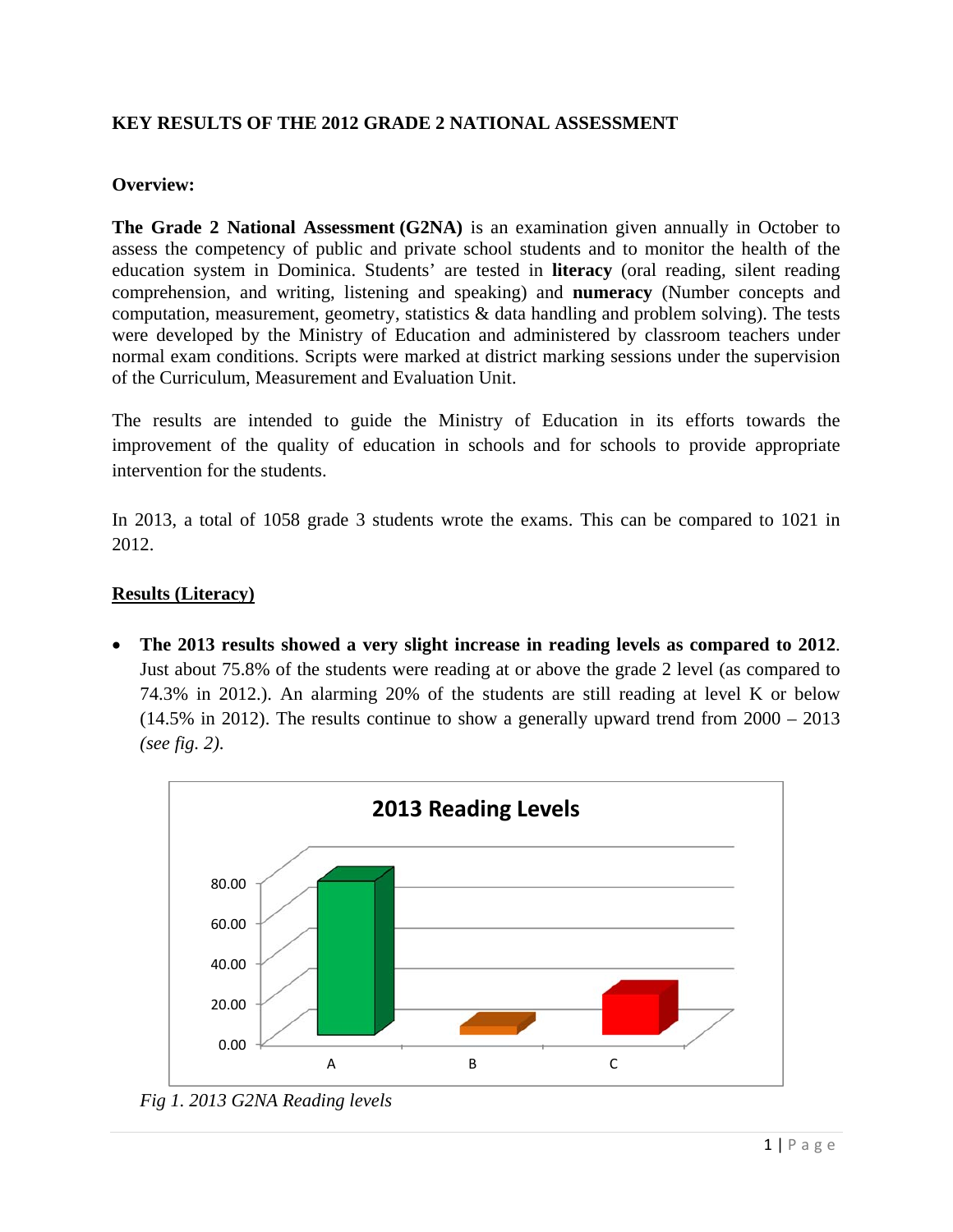

*Fig 2. G2NA Reading Trends 2000 - 2013* 

 **Gender differences in reading remain high** as girls continue to outperform their male counterparts. 85.4% of the girls (83.4 in 2012) are reading at or above grade levels as compared to 66.9% of the boys (65.9% in 2012). On the other end, 28% of the boys are reading at grade K level or below while only 11% of the girls are at that level *(see fig 3).* 



 *Fig.3–Oral Reading levels of boys and girls at the 2012 G2NA*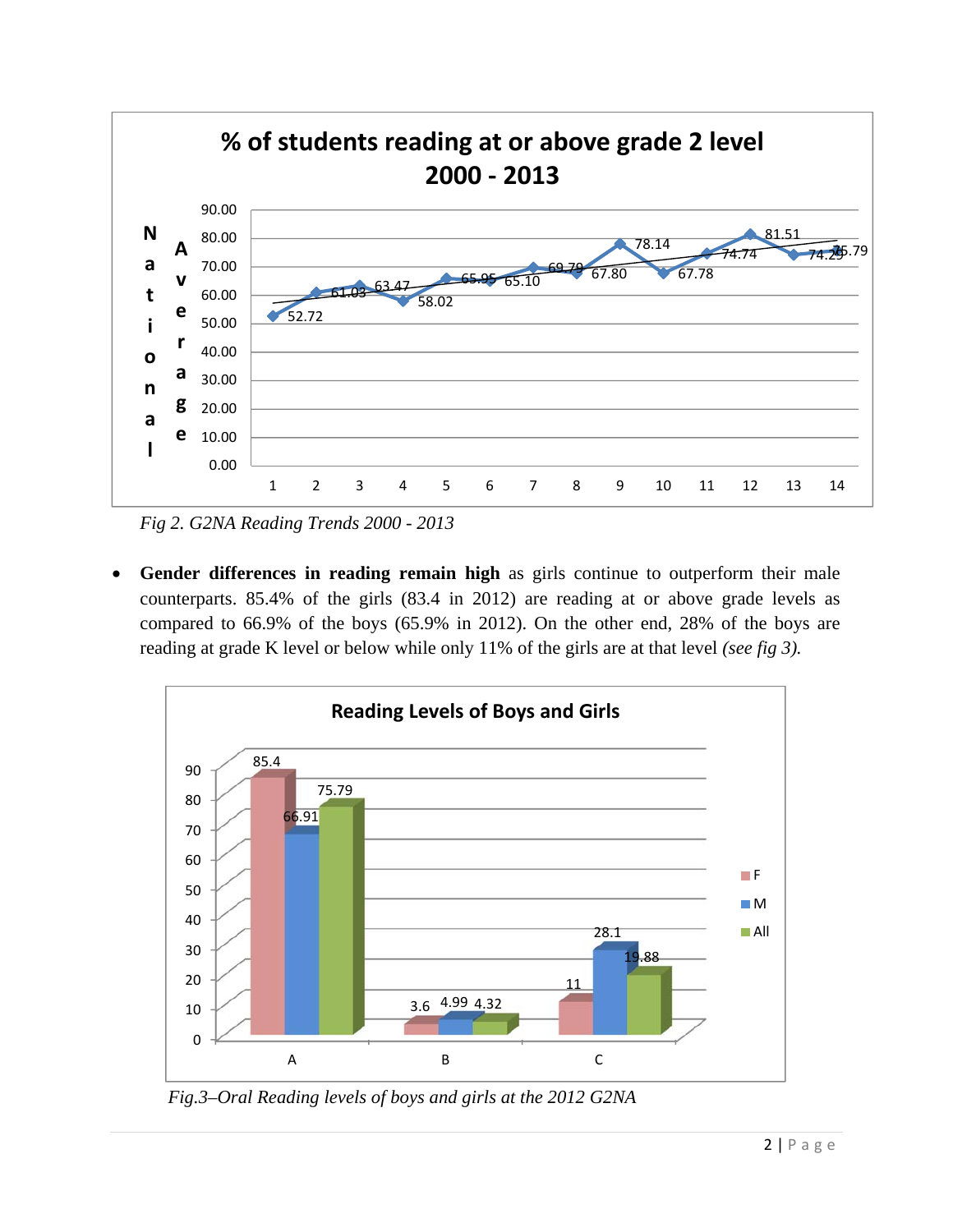## **Silent Reading Comprehension:**

 Students' performance on the Silent Reading Comprehension showed a significant increase over 2012.This year, four passages, each with 5 questions were used to test students' comprehension level. 51.4% (39.6% in 2012) of the students were able to understand the passages and write a correct response to the questions asked (*fig. 4)*.



 *Fig. 4 – Silent Reading Comprehension levels of boys and girls at the 2013 G2NA*

 Again, girls outperformed boys in this test. 58% of the girls were able to successfully read and understand the passages as compared to 45% of the boys. 15% of the boys (16.5% in 2012) and 6.9% of the girls (9.7% in 2012) are working at level K or below *(Fig 5)*.



 *Fig. 5 – Silent Reading Comprehension levels of boys and girls at the 2013 G2NA*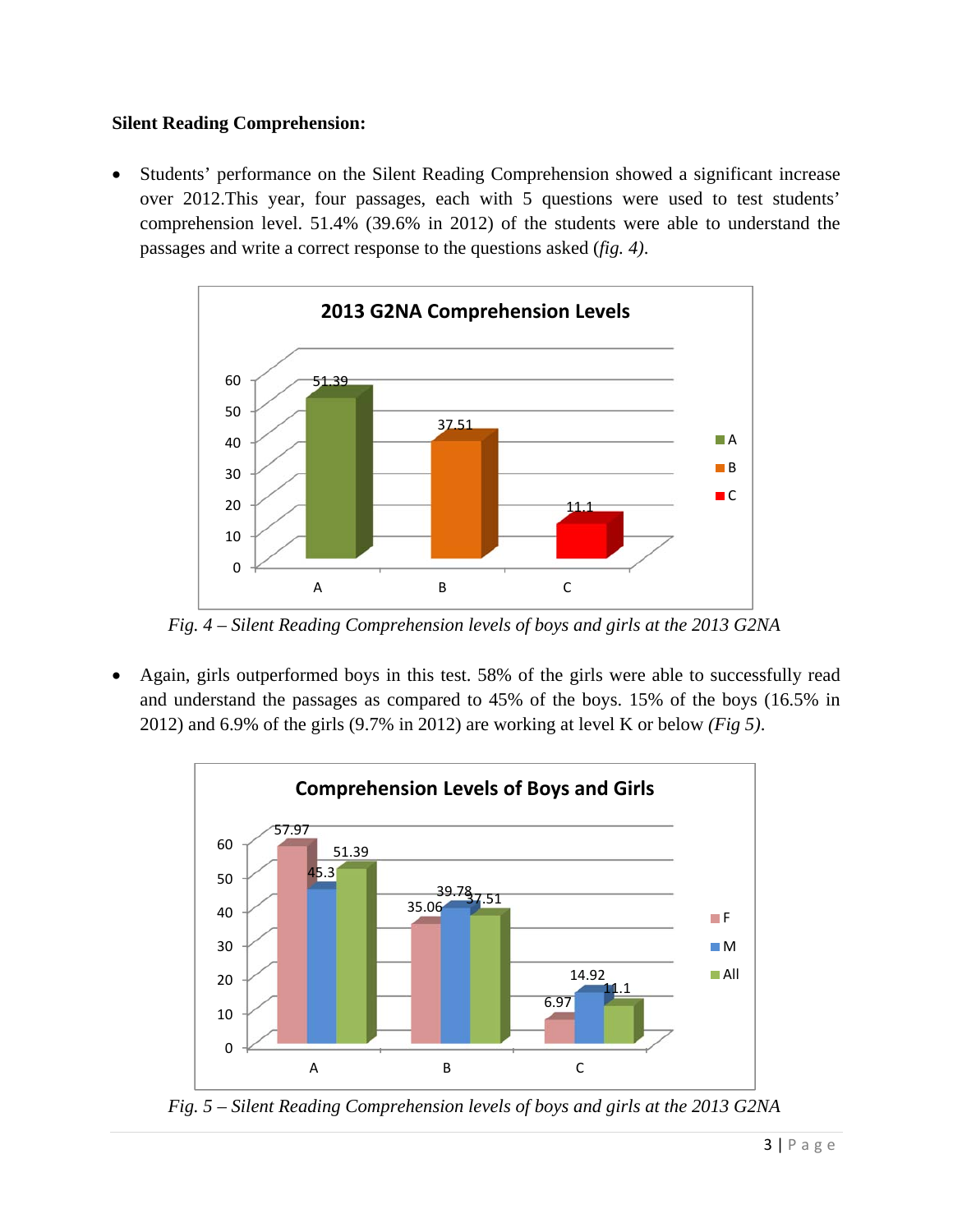• The results showed a good correlation (0.7) between the oral reading levels and silent reading comprehension levels. Students who attained high scores on the oral reading levels also attained high scores on the silent reading comprehension while those who attained low scores in one attained low scores in the other.

# **Writing:**

Students' performance on writing continue to fluctuate. Only about 20% of the students were able to write a paragraph about **'My Best Sumemr Ever'** in a relevant and organized manner (32.5% in 2012). While students continue to write longer paragraphs they tend to stray off topic and lack coherency.

34.3% of the students (26% in 2012) were rated as writing at the K level or below. Although the gap is closing, the scores continue to favour the girls. There was an 8% difference between the writing levels of girls and boys (18% in 2012) at the grade 2 level (*see fig. 6)*.



 *Fig. 6 – Writing levels at the 2013 G2NA*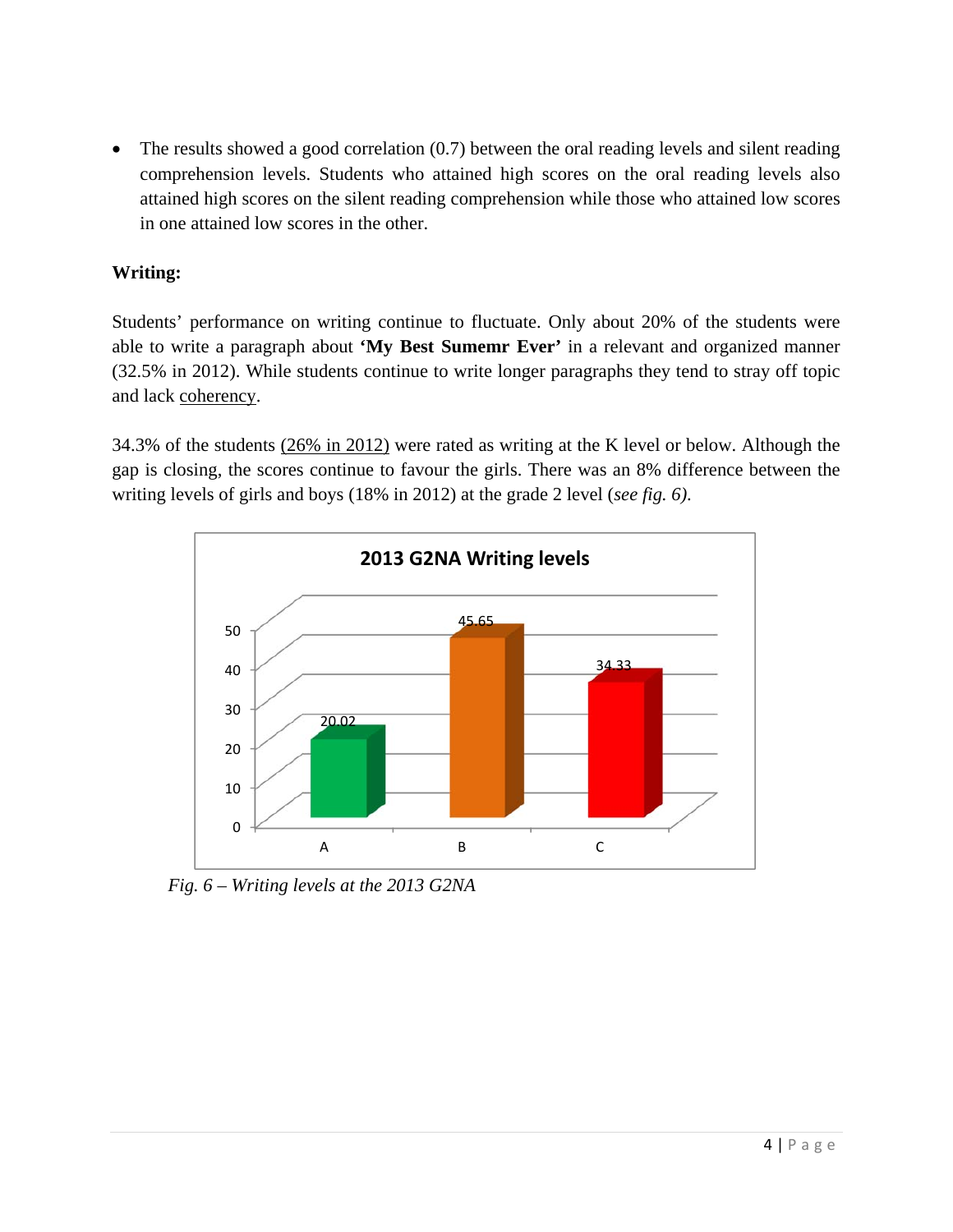## **Results (Numeracy)**

## **Number Concepts and Computation**

Numeracy levels has shown steady growth since 2010 *(see fig 7)*. This year 47.5% of grade 2 students were working at or above grade level in number concepts and computation *(fig. 8)*.



*Fig 7 – G2NA Numeracy trends 2000 – 2013* 



 *Fig. 8 – Number levels at the 2013 G2NA*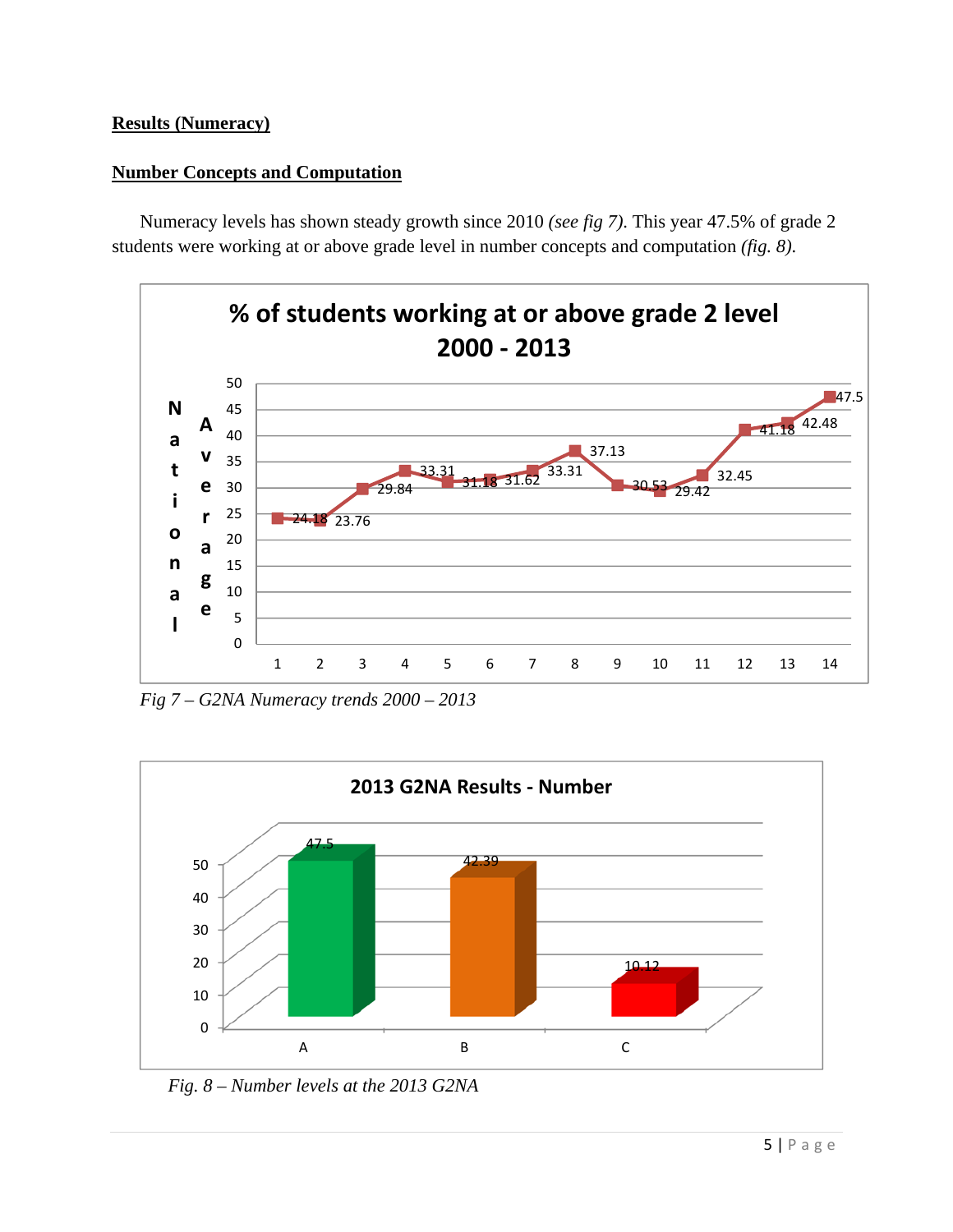- Gender differences were slightly lower than in 2012. 50% of the girls are working at or above their levels as compared to 45% of the boys. (46.7% of the girls and 38.9% of the boys in 2012) *(see fig 9)*.
- 11.7% of the boys (13.3% in 2012) and 8.3% of the girls (8.1% in 2012) are working at the level of K or below.



*Fig 9 - Numeracy levels of boys and girls at the 2012 G2NA* 

## **District Performances**

- Overall performance in reading was highest in the western district. As in previous years higher scores were associated with some of the large Roseau schools. Over 85% of grade 3 girls, nationally, were reading at or above grade level (82% in 2012). Over 88% of all girls in the western district, were assessed as reading satisfactorily.
- Performance in number in the eastern district surpassed that of the other districts (47.3%) in South; 55.5% in East; 47.6% in North and 45.4% in West). The east continues to excel in numeracy.
- **The performance of boys in the districts remain a concern. However. The boys in the western district outperformed the girls in numeracy.**
- **In each district between two to three times as many boys as girls had serious reading difficulties.** In the eastern district some 41% of the boys are reading well below expectations (as compared to 19% of the girls). **In the western districts 22% of the boys as compared to only 9% of the girls had serious reading difficulties**, while in the south 34% of the boys and 10% of the girls have serious writing difficulty.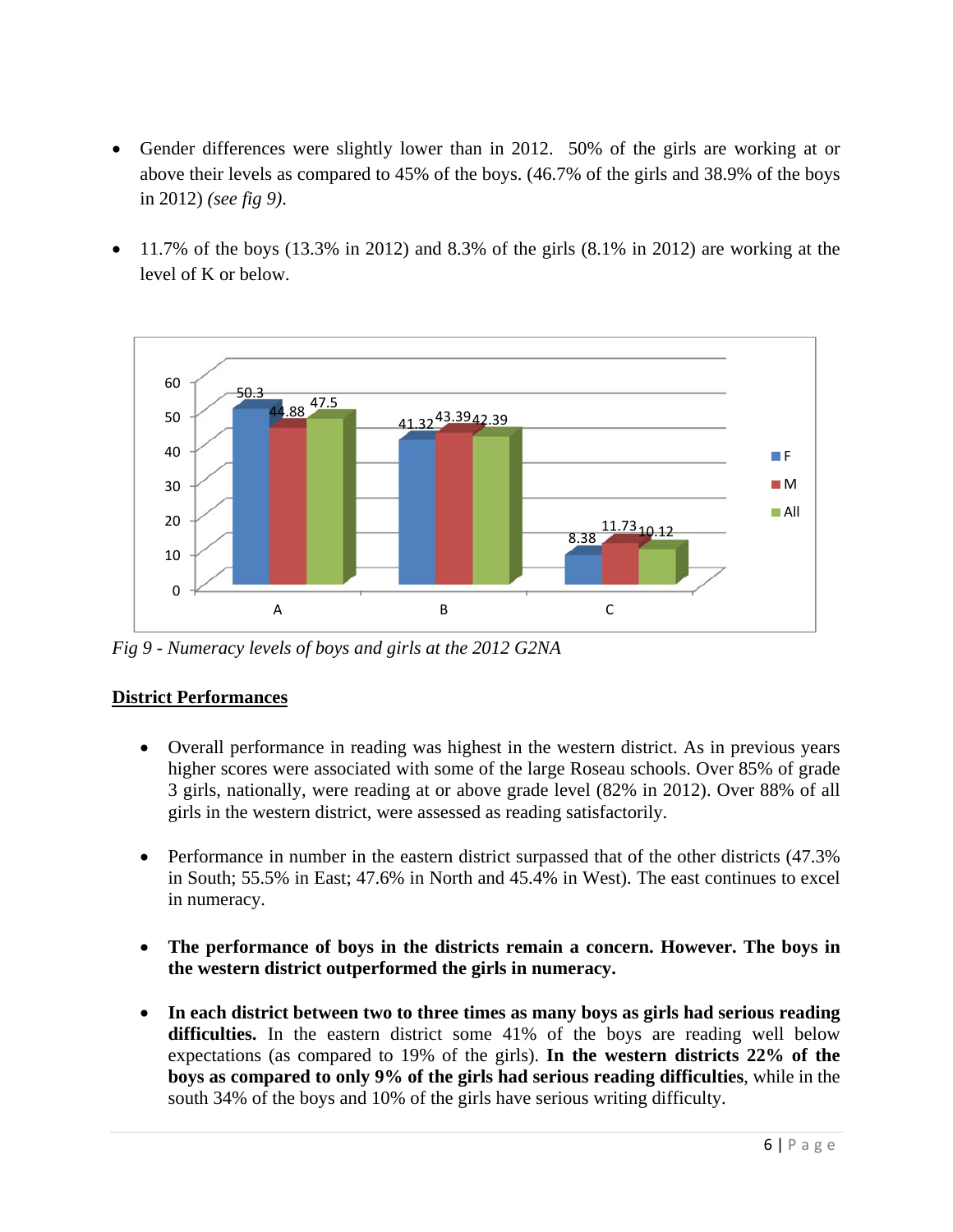## **Schools**

- **Student performance differences continue to be observed between schools within districts (***see figs 10 and 11)***.**
- In each district some schools were beacons of excellence, while others had made commendable improvements.



*Fig 10 – District Performance in Reading*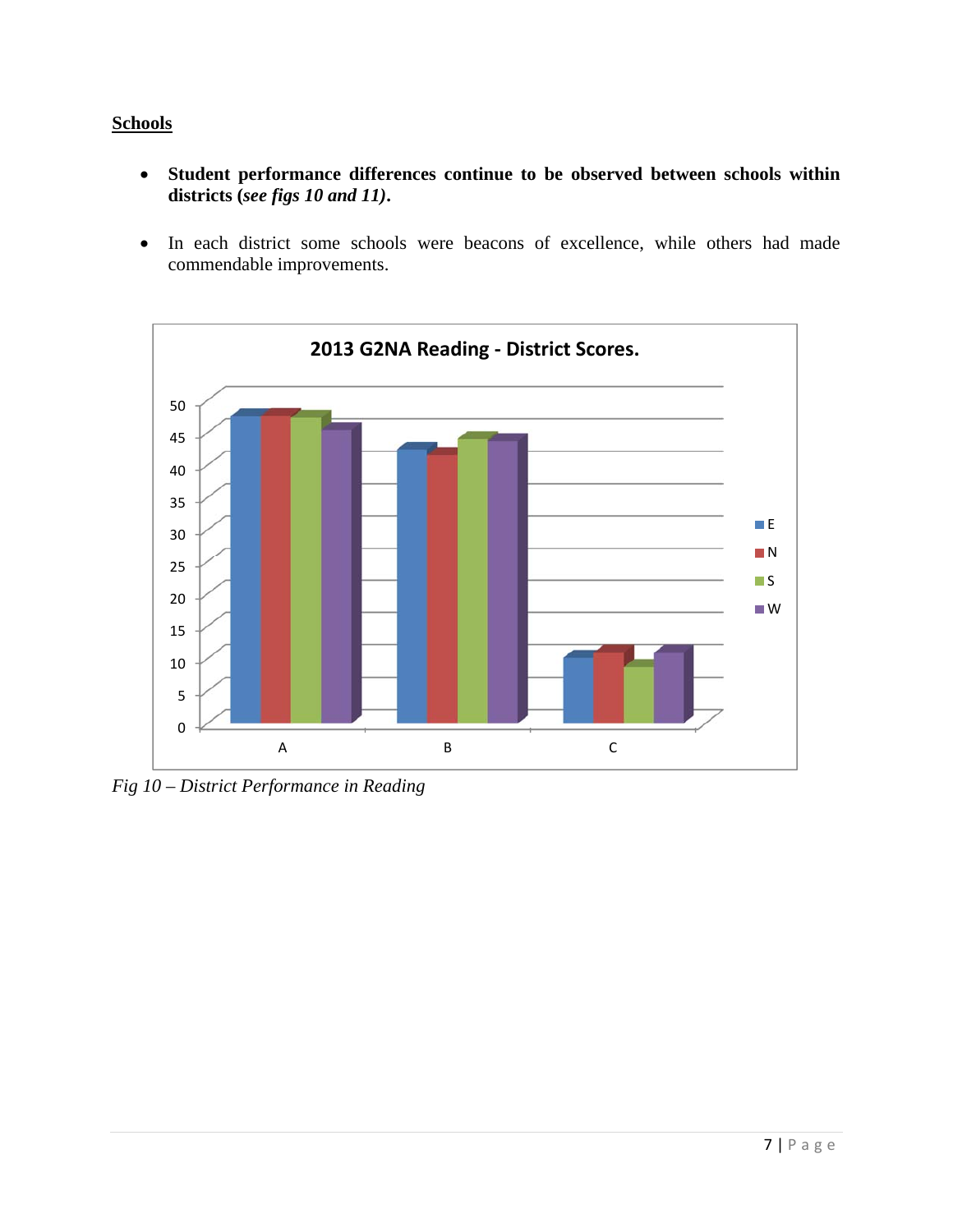

*Fig 11 –District performance in number.* 

# **Conclusions**

- A review of reading level trends at schools over the last four years indicates that some schools have made progress while others have deteriorated. Of critical importance appears to be the presence of good leadership and committed trained teachers in the early grades.
- **Reading performance of students in about 27% of the nations' primary schools remains weak. In these schools over 25% of their grade 3 students are reading at K or below K reading levels. Nine schools (16%) still have an average of less than 60% of their students reading at or above grade 2 level.**
- **Between two and three times as many boys as girls can be classified as reading at two grades or more below their level**.
- **Writing standards are well below that of reading**. However there was an increase in the writing scores of students over the previous years.
- Performance differences among schools seem to be more a function of school effectiveness than size or location of school. These differences were also manifest in schools of similar locality and economic background.